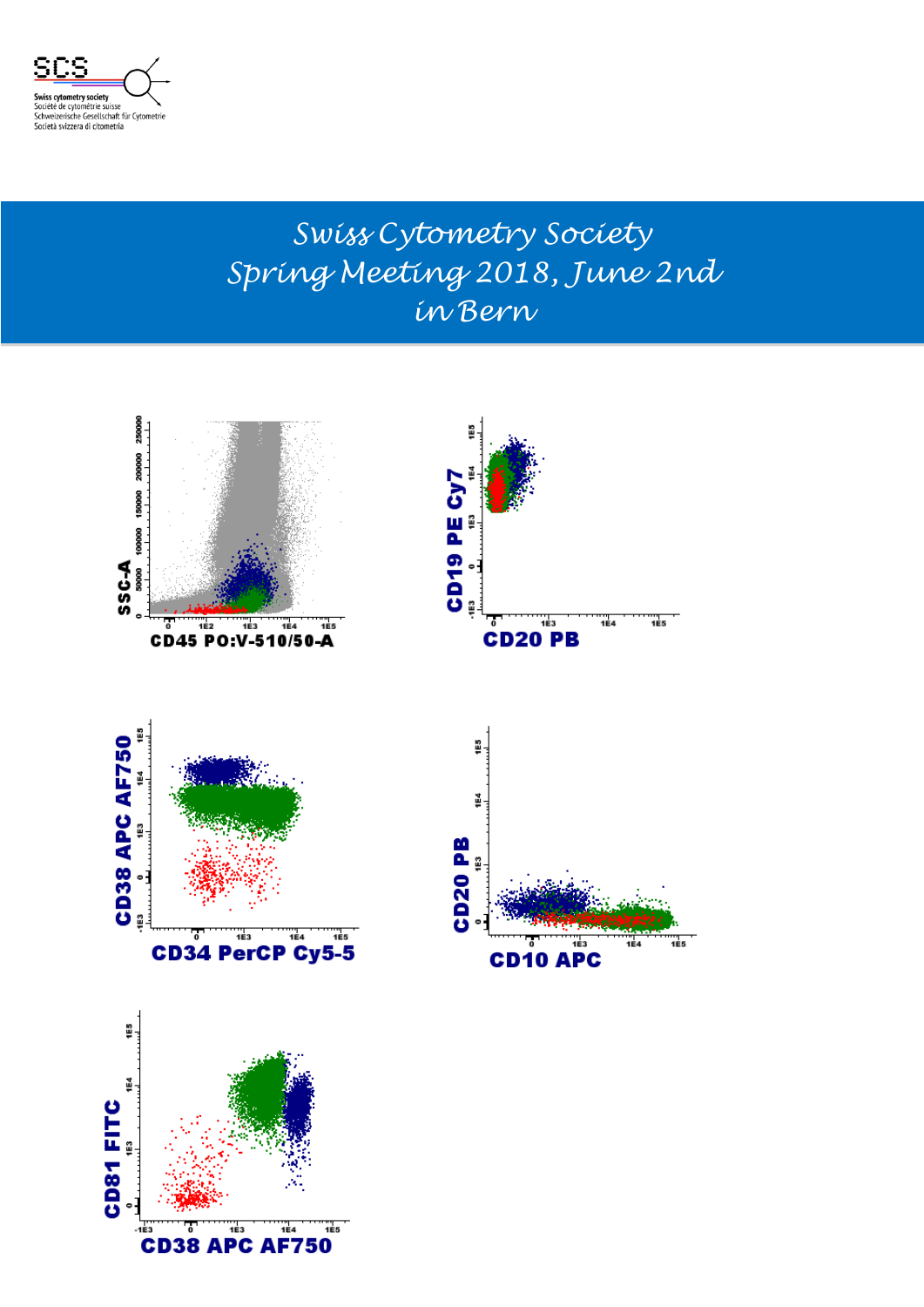

#### *The presidents Invitation*

Aarau, May 14th, 2018

Dear Members and interested professionals,

We cordially invite you to join the SCS Spring Meeting 2018 in Bern on June 2nd, 2018.

We are very happy to welcome **Prof. Maryalice Stettler-Stevenson**, MD/PhD, from the *NIH, Bethesda, US* – a great researcher, lecturer and mentor. She will talk about her research and experience with the development of flowcytometric strategies to monitor patient undergoing therapy with novel agents: **"Immunophenotypic monitoring of patients undergoing immune therapy".** She will give a general introduction about various novel therapies and how they impact disease detection, which will be illustrated with cases.

Her presence at a SCS meeting has been repeatedly requested by members of the SCS listening to her lecturing at international congresses, and we are delighted she accepted our invitation despite her very busy agenda.

The meeting will start at 13:30 in Bern, Mehrzweckraum D102/D103 Frauenklinik Inselspital Bern and ends at 16:30 to release you into the weekend.

I very much look forward to seeing you soon in Bern at this exciting meeting on a very hot and important topic!

Sincerely,

Pauls Ferry

Paula Fernandez, President of the SCS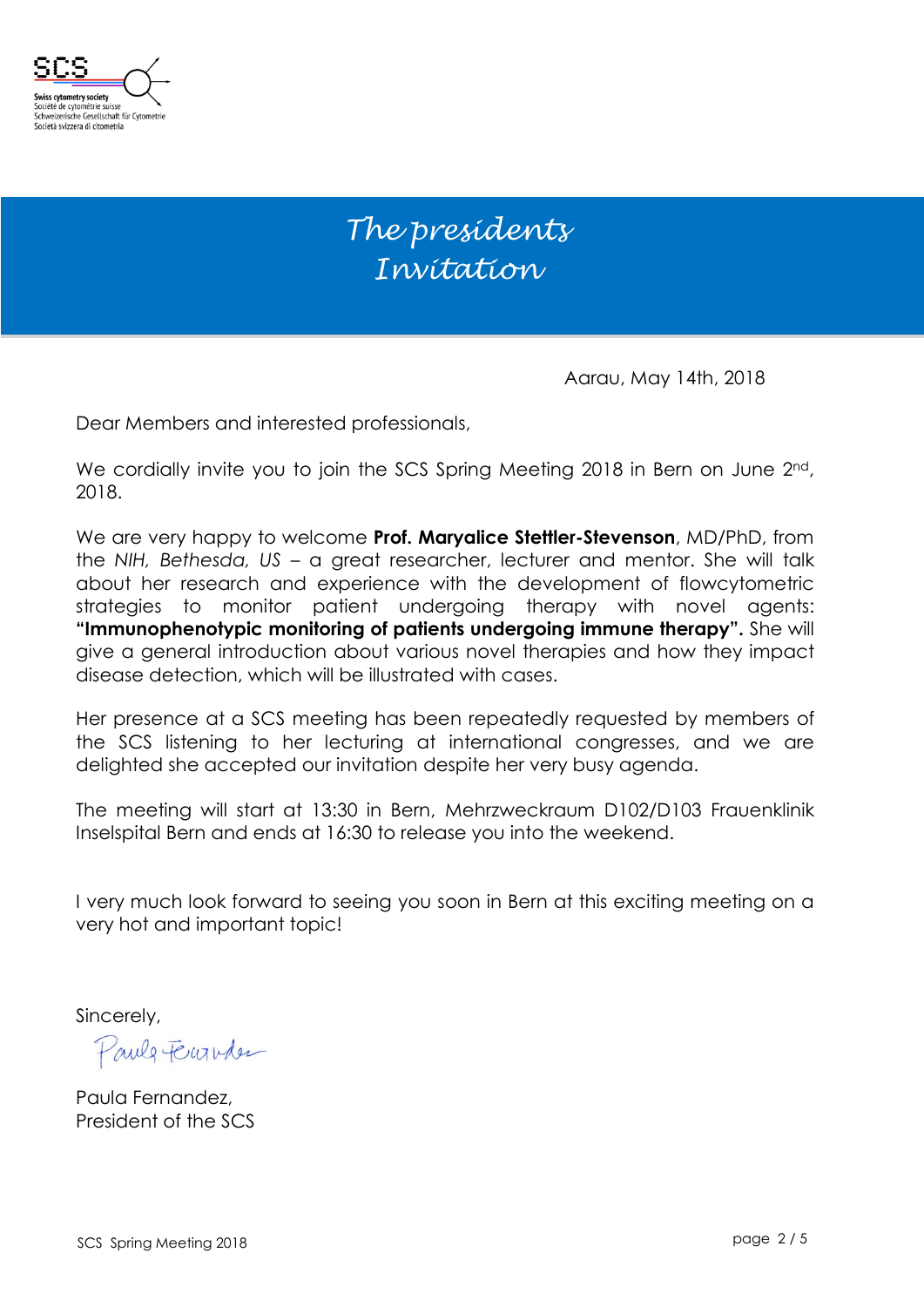

# *Spring Meeting 2018 Program*

Friday, June 2nd

| $13:30 - 13:40$ | Welcome address by the president                                                                                                |
|-----------------|---------------------------------------------------------------------------------------------------------------------------------|
| $13:40 - 14:20$ | "Immunophenotypic monitoring of patients undergoing<br>immune therapy"<br>Prof. Maryalice Stettler-Stevenson, NIH, Bethesda, US |
| $14:20 - 14:40$ | Discussion                                                                                                                      |
| $14:40 - 15:00$ | break                                                                                                                           |
| $15:00 - 15:40$ | case presentations<br>Prof. Maryalice Stettler-Stevenson, NIH, Bethesda, US                                                     |
| $15:40 - 15:50$ | Discussion followed by short break                                                                                              |
| $15.50 - 16:30$ | Presentation and Discussion of the 2017 sendout<br>(all participating centers)                                                  |
| 16:30           | Farewell                                                                                                                        |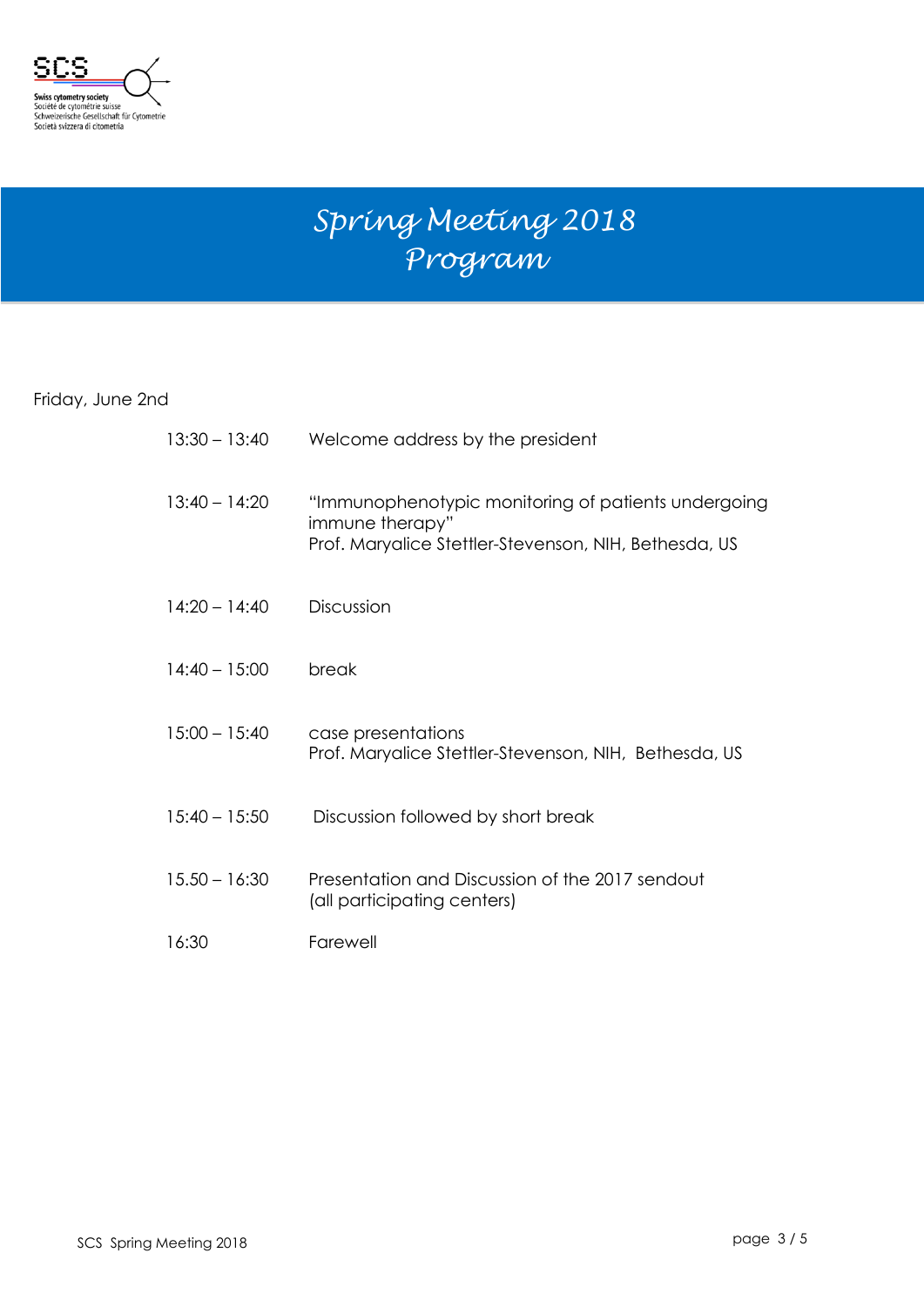

## *Venue Spring Meeting 2018*

The Spring Meeting will take place at the Mehrzweckraum D102/D103 **Frauenklinik Inselspital Bern** (building number 102 on the plan).

The meeting place is about 10 minutes away from the central train station. See below for possible busses:

Tram Nr 7 direction Bümpliz, stop: Loryplatz Tram Nr 6 direction Fischermätteli, stop: Brunnhof Tram Nr 8 direction Brünnen Westside, stop: Loryplatz Bus Nr 17 direction König Weiermatt, stop: Loryplatz Bus Nr 11 direction Holligen, stop: Inselspital car: via Autobahn A1: exit Forsthaus, follow signs to "Inselspital" and "Insel-Parking".